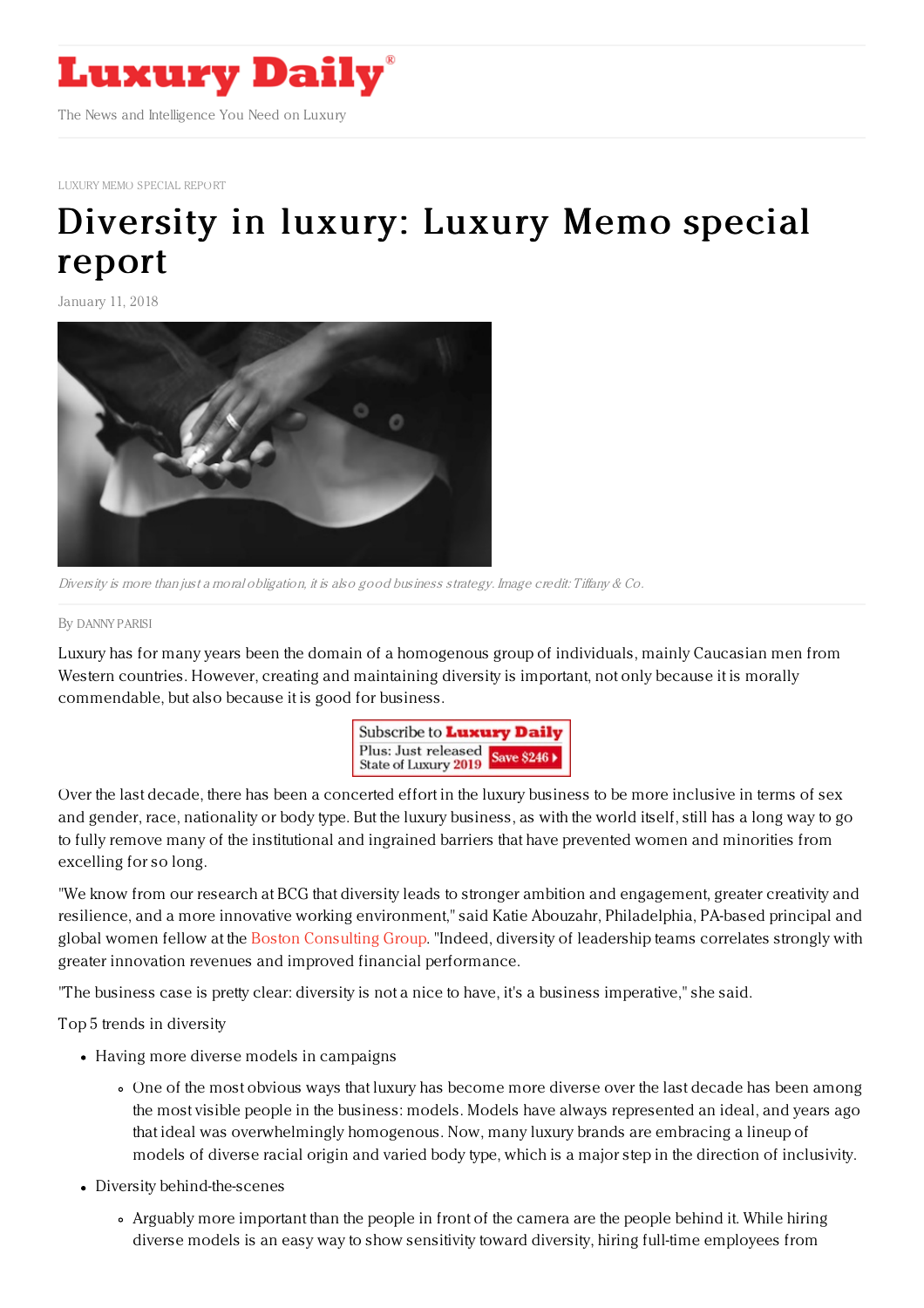different backgrounds shows a true commitment. A number of luxury brands have made efforts to hire designers and photographers from diverse backgrounds.

- Recruiting drives
	- Whether it is holding open calls for submissions of designs or partnering with diversity programs at schools, luxury brands have been active about recruiting more diverse employees. Recruiting drives to get more women interested in luxury design have been especially prevalent.
- Globalization
	- As luxury expands globally, the needs of customers are expanding as well. Global luxury is primarily focused on the West but with more affluent customers coming from China, Japan, India, the Middle East and other parts of the world, luxury brands are expanding their own product lines to meet cultural demands and expectations from a more disparate audience.
- #MeToo
	- The #MeToo movement, which saw women from across industries coming forward to talk about the sexual harassment and abuse that they had suffered from powerful men, made waves late last year. Since then, it has only intensified as more women have come forward to share their experiences. A more diverse workplace that includes more women in positions of authority will not necessarily eliminate any instances of sexual abuse or harassment, but could certainly help an entire company be more sensitive to it.

### Why diversity matters

Superceding any business incentive to create a more diverse workplace is the moral argument.

Representation has proved to have a positive effect on people. When children see individuals similar to them in successful positions, it instills the idea that anyone can succeed based on their character and their deeds, not on their skin color or gender.

Proper representation and diversity can have a positive effect on people's psychological wellbeing to see individuals similar to them being treated as equals worthy of respect.

Additionally, having a diverse set of people in positions of authority can help the whole company be more sensitive to the specific issues relevant to different demographics and cultures.

"Brands of all sorts these days are looking for ways to engage consumers with hyper-relevant products and services," said Jim Fosina, CEO of Fosina [Marketing](http://fosinamarketinggroup.com/) Group, Danbury, CT. "There is really no time for brands to maintain a one-size-or-style mentality if they want to grow and be profitable in the years ahead.

"Consumers are doing much more than looking at the quality and price of a company's products," he said. "Today's consumer, especially in [the] luxury brands' category, is looking the backbone of the company in terms of the way that they treat all employees and how they truly conduct business in a fair and equitable manner."

When discussing diversity in fashion marketing and its importance in the industry, model Eric Underwood cited Gucci as a prime example of a brand correctly representing the world of today.

Diversity is vital in all aspects of the fashion world today, but many brands struggle to determine what that means or how to respond. Speaking on a panel at *The New York Times'* International Luxury Conference Nov. 14, Mr. Underwood expressed that he feels as though it is brands' duty to accurately represent the world we live in and that Gucci has grasped this concept very well (see [story](https://www.luxurydaily.com/diversity-is-vital-from-the-inside-out-for-fashion-brands/)).

For example, evoking the essence of the underground Northern Soul movement in 1960s England, a Gucci campaign from last year captures dancers in colorful settings, dancehalls and makeshift studios. "Soul Scene" is inspired by Malian artist Malick Sidib's "Made You Look" exhibition at London's Photography Galley about black masculinity and dandyism (see [story](https://www.luxurydaily.com/gucci-conjures-feelings-of-self-expression-for-pre-fall/)).

Gucci also gave an inside look at how it casts its models.

In a series of films shared to the brand's Instagram, prospective models for the campaign were asked to open up about their personality through a Q&A and an improvised dance. While many brands feature backstage content taken from the set of a shoot, sharing these early stages of bringing a campaign to life allowed Gucci's followers to gain a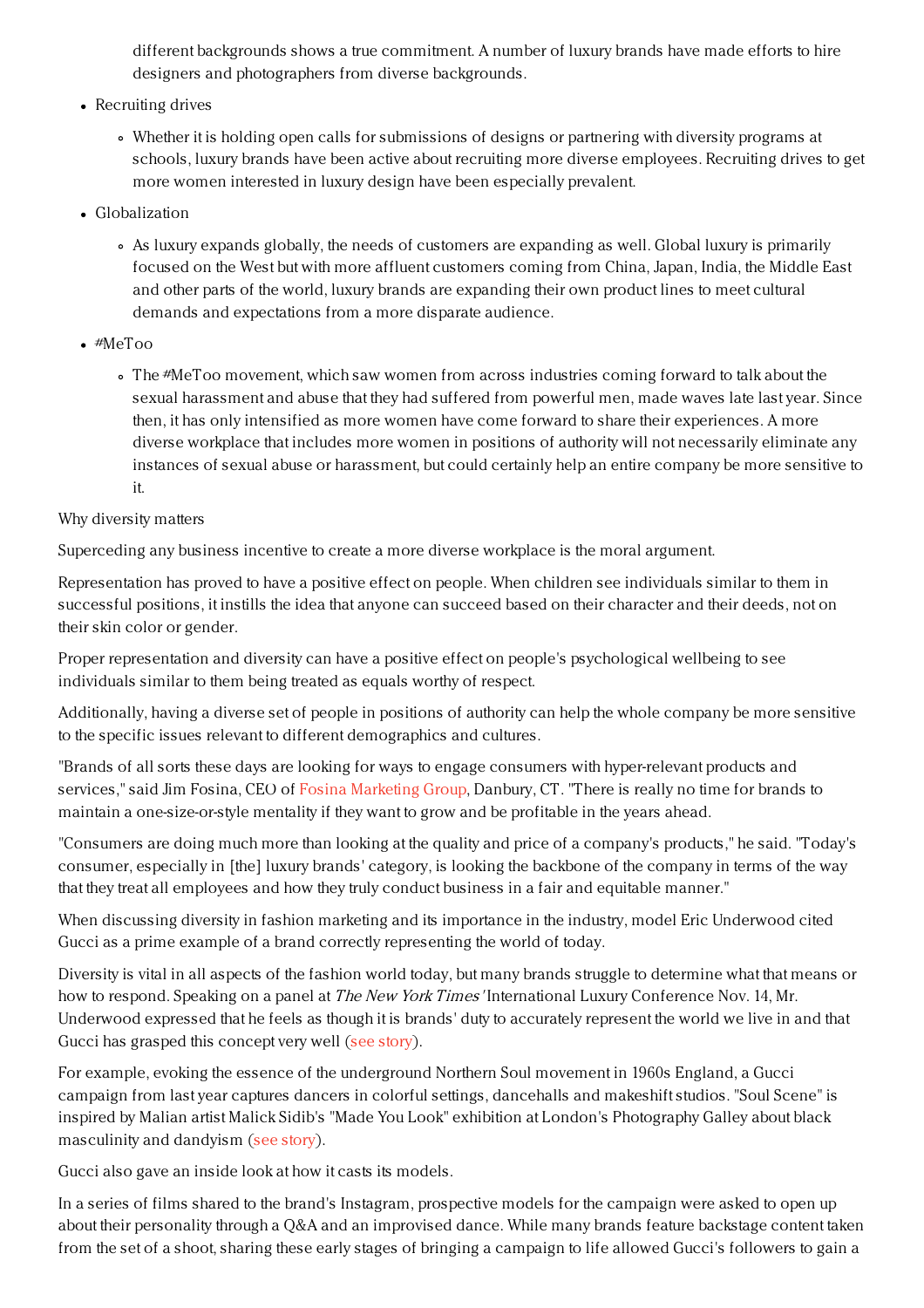greater understanding of the eventual effort (see [story](https://www.luxurydaily.com/gucci-makes-casting-call-public-to-tease-upcoming-ads/)).



Still from Gucci's casting video. Image credit: Gucci

But beyond that, having a diverse work force is good for business. When a company is filled with people from the same background, from similar upbringings with a similar set of cultural touchstones and ideas, things can quickly stagnate.

Diversity helps bring in fresh new ideas and ensures that a brand remains vibrant and responsive to new ideas as it can draw on a wide variety of experiences from employees.

Additionally, customers are now more tuned-in with the doings of the brands from which they are buying.

There have been successful boycotts of companies whose values do not align with consumers. Keeping abreast of what kinds of values consumers desire from their brands is important to retaining them as clients.

In that way, brands are able to communicate to customers that they share the same values as them.

"As traditional notions of luxury are being redefined, luxury brands need to follow suit in their approaches to business," said Melody Lee, global director of BOOK by [Cadillac](http://www.cadillac.com), New York. "Contemporary luxury has evolved to become less about exclusive goods and services for the affluent few, and more about highly personalized yet shareable experiences for all.

"The most successful luxury brands are already speaking to their next generations of consumers, which are not only the most multicultural, but ones with the greatest diversity in demographics, socioeconomics, ability, approach and creativity," she said.

"It's not just more socially responsible, but business-critical that luxury companies put a focus on inclusion with their own teams in order to speak more empathetically and effectively with future consumers."

#### Diverse models

Models are some of the most visible parts of the luxury business.

Every product created, at least in the fashion-oriented luxury sectors, is sold with the help of models and is usually first presented to consumers in their hands. Because of this, having a diverse group of models is important as it the most visible way to present diversity to an audience.

Tiffany & Co., for example, created its fall 2017 campaign with a focus on many kinds of romantic love.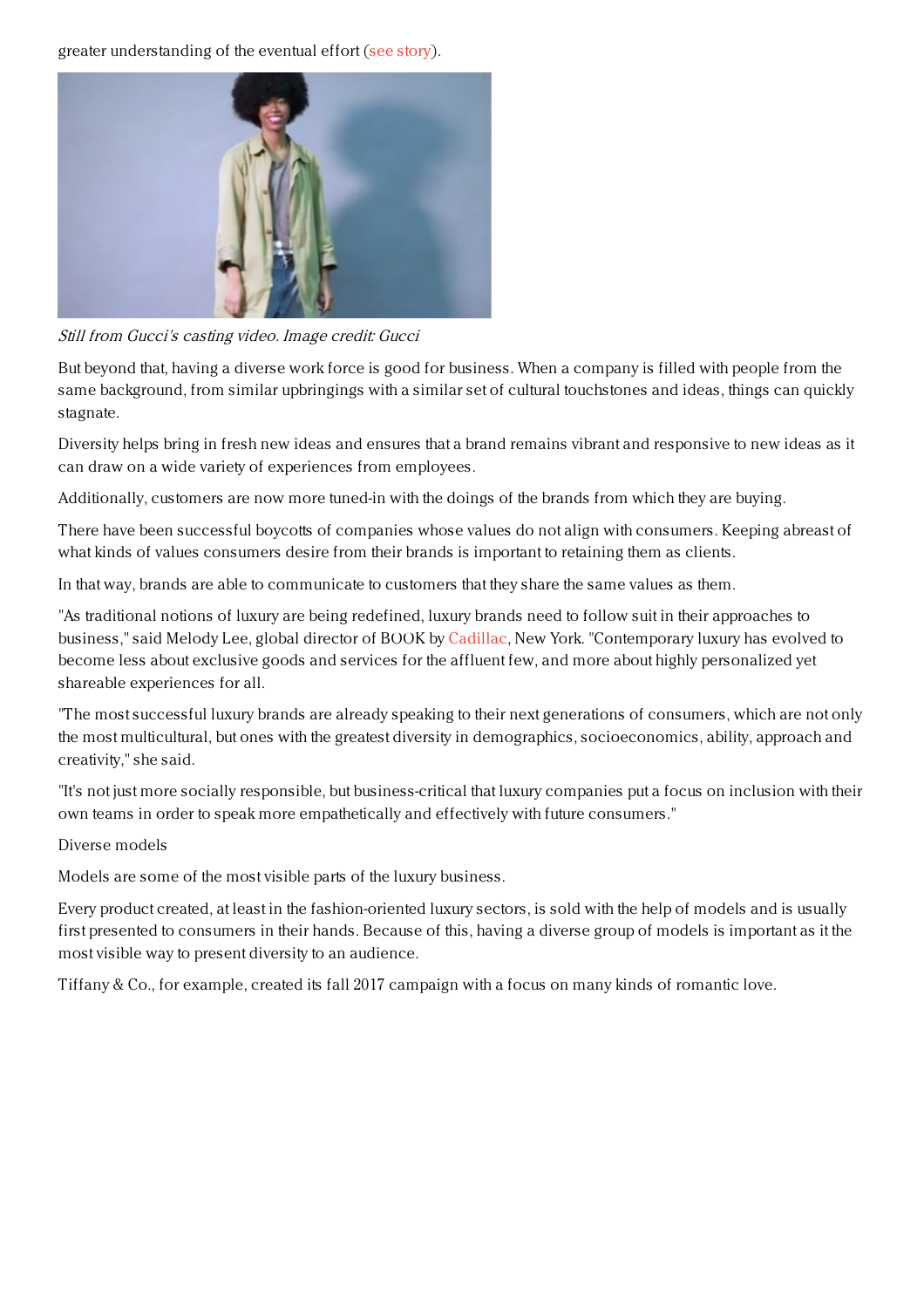

# Believe in Love. Image credit: Tiffany & Co.

The campaign ran across the brand's social media pages and consisted of a series of black-and-white photos of pairs of hands. Each photo was a close-up of the hands of different real-life romantic pairs wearing Tiffany engagement rings and wedding bands.

Tiffany emphasizes that the romantic pairs are diverse, representing relationships of all stripes and orientations (see [story](https://www.luxurydaily.com/tiffany-uses-close-up-photos-to-show-loves-diversity-universality/)).

In 2015, Tiffany's spring advertising campaign featured a same-sex couple for the first time in the brand's history.

The "Will You" campaign included seven photographs of different couples in various stages of their romantic relationships, captioned with text that expressed their love for one another. One of the images was of a gay male couple about to commit to marriage and exchange engagement rings (see [story](https://www.luxurydaily.com/tiffany-targets-lgbtq/)).

Other brands have focused on the diversity of the cities in which they call home.

Italian fashion house Valentino followed up on its New York Diary video series with a London-themed version that represented the diversity and eclectic style of the city.

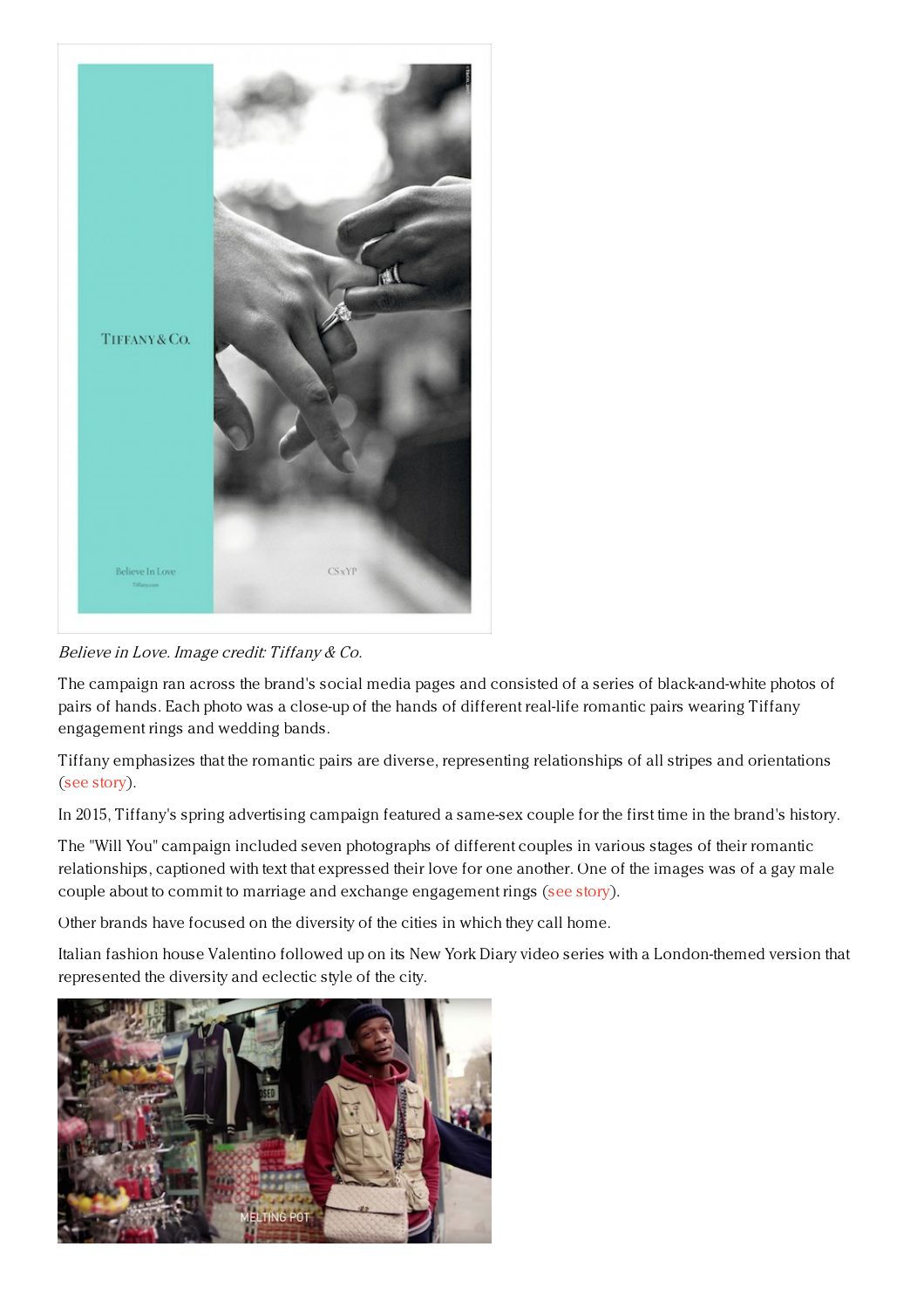## Valentino's latest campaign highlights London's diversity of people and style. Image credit: Valentino

The video series, called "London Diary," promoted the brand's Rockstud Pike bag. Each video focused on a variety of different London residents with an emphasis on the city's diversity (see [story](https://www.luxurydaily.com/valentino-celebrates-londons-diversity-in-new-handbag-campaign/)).

Nordstrom ran a similar campaign last year, with a focus on individuals.

In mid-2017, department store chain Nordstrom's fall brand campaign put a spotlight on a diverse cast of influential individuals, ranging from artists to activists.

Olivia Kim, Nordstrom's vice president of special projects, tapped husband and wife duo Max Farago and Clara Cullen to capture models alongside real people in photography and video. Bringing an element of relatability to the high-fashion campaign concept, Nordstrom chose to dress models and real people in fall fashions in a way that more closely mirrors reality than the typically avant-garde editorial styling (see [story](https://www.luxurydaily.com/nordstrom-looks-beyond-models-for-community-focused-campaign/)).

"A lack of diversity can send a signal to consumers that a brand and/or company isn't really interested in serving growing segments of the consumer marketplace that are more diverse," Fosina Marketing Group's Mr. Fosina said. "This type of attitude gives the appearance to consumers that a brand is really not all that welcoming to those from diverse ethnics and/or lifestyles.

"A lack of diversity can also send a message that the products and designs being developed are not truly representative of the preferences of consumers who come from and/or work with the brand," he said. "There is a lack in sincerity in the brand that may profess support for a diverse brand composition when, in fact, the brand doesn't practice what it preaches.

"Such a stance can cause the brand to be more small-minded in its appeal and isolate the brands from a more openminded approach which will extend their products and services to a new and growing sector of the consumer market."

#### Behind-the-scenes

As important as having a varied set of models is, it is arguably even more vital to ensure that the creative team behind the products being sold is diverse.

Having a diverse set of employees behind the scenes shows that a marketer is committed to diversity beyond a superficial level and is actually interested in creating a workforce that has a multifaceted set of people.

"I believe inclusion is most effective when diversity is defined in the broadest sense," Cadillac's Ms. Lee said. "Diversity can't stop at racial, cultural or gender identity or sexual orientation, but needs to extend to ability, socioeconomics, experience, business approach and creativity.

"It can't just be a simple hiring strategy, but a conscious effort which extends to all aspects of business including how project teams are designed, how ideas are generated, how programs are executed, et cetera," she said.

An example of this is department store chain Bloomingdale's 100 designer campaign.

Bloomingdale's presented consumers with exclusive capsule collections from 100 different designers in fall 2017.

The "100 percent Bloomies" campaign had 100 designers with 1,000 exclusive items at one store, and the campaign was further enhanced through capsules on the store's Web site that featured the exclusive items from the 100 designers. The immense diversity likely appealed to [consumers](https://www.luxurydaily.com/bloomingdales-emphasizes-diversity-with-100-designer-campaign/) who choose retailers exactly for that reason (see story).

Kering has done much for hiring more women and minorities, including having many of its brands join in on inclusivity efforts.

For example, Kering's Gucci is enhancing its values of inclusion and diversity by becoming a Parks Liberi e Uguali member.

Parks Liberi e Uguali, "free and equal" in English, is an Italian nonprofit organization that concentrates on supporting companies looking to embrace diversity, with a specific focus on sexual orientation and gender identity. Gucci is the first luxury fashion brand to become a Parks member, but many more are likely to follow suit, especially from within the Kering stable (see [story](https://www.luxurydaily.com/gucci-streamlines-culture-of-inclusion-diversity-in-nonprofit-partnership/)).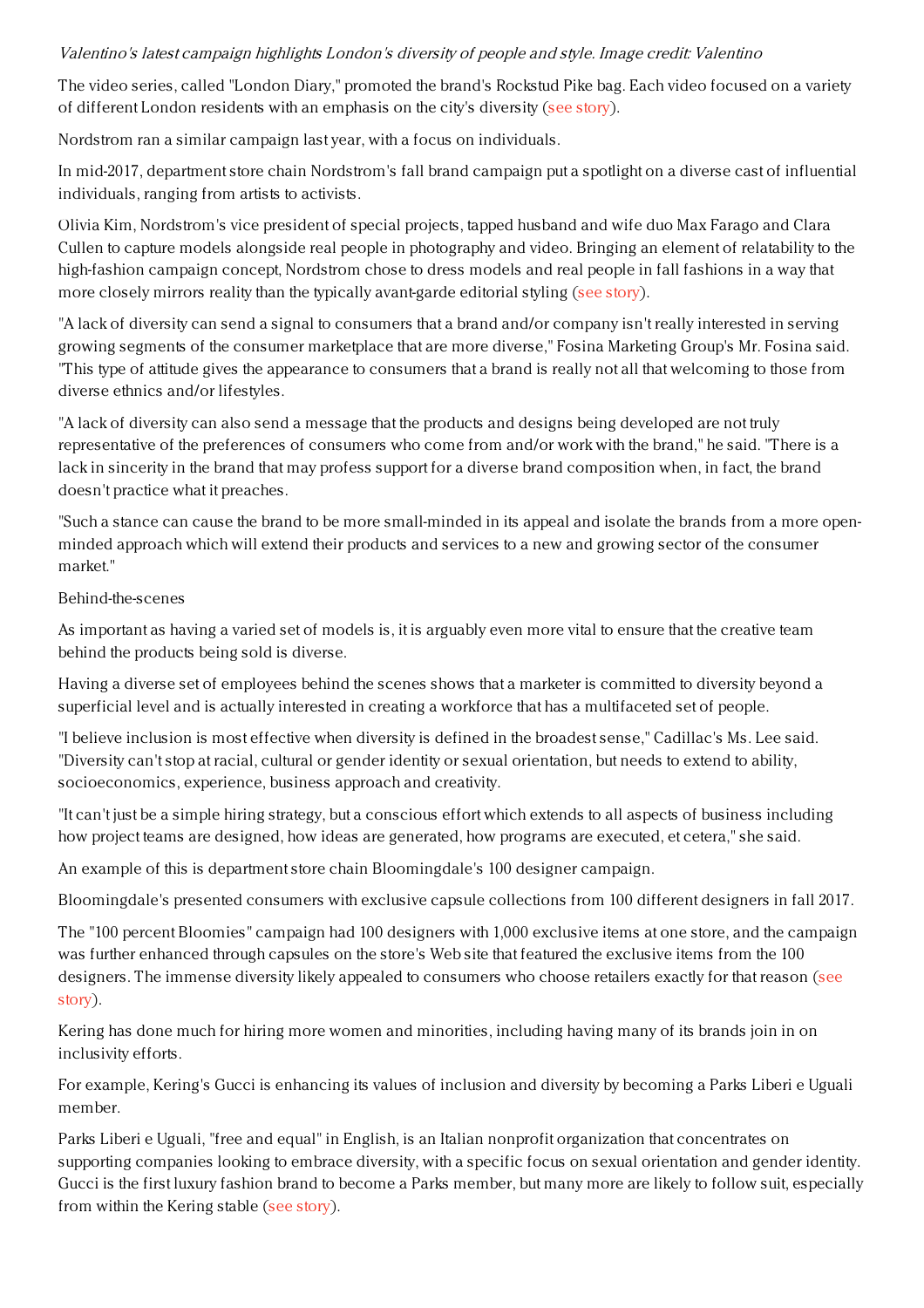

Gucci spring/summer 2017 . Image credit: Gucci

One of the most important things to remember for luxury brands looking to bring more women into the fold is that retaining women employees and allowing them the room to advance and grow in the company. This is just as important as hiring more women in the first place.

For example, Kering is furthering its advocacy for women's rights with the introduction of a parental leave policy for all employees globally.

The length of maternity leave, and whether the period away from work is paid, fully or at a lower salary, has become a passionate issue for many women and their partners. With no true workplace standard and a lack of government mandates in many countries, companies with policies that support employees' desires to have children will be better received than those who do not implement leave programs (see [story](https://www.luxurydaily.com/kering-fosters-work-life-balance-gender-equality-with-parental-leave-policy/)).

While most companies have a gender diversity program of some sort in place, far fewer women feel that those programs are having a genuine effect on how they advance through a company.

Speaking at Luxury Daily's Women in Luxury conference on Sept. 26, BCG's Ms. Abouzahr laid out some of the ways that companies can support their own women employees and not just their women customers. Advancement and retention, it turns out, are far more important than simply hiring more women (see [story](https://www.luxurydaily.com/promoting-women-not-just-right-thing-to-do-it-is-also-good-business/)).



The biggest issue that women face is the ability to advance through the ranks at <sup>a</sup> company. Image credit: BCG

Per a survey conducted by BCG, men at a company tend to believe that hiring more women is the most important thing, while women are more concerned with their ability to advance through a company. Well-meaning men tend to hire more women and then think the work is done, when in reality, a company must ensure that there are not engrained obstacles and a culture that discourages women from advancing and being promoted.

"They need to approach this like they would any other major business need," Ms. Abouzahr said. "The CEO needs to own this agenda, visibly and vocally.

"The organization needs to assess the current state, set the ambition, and track towards this using metrics that assess the three key areas of recruiting, retention and advancement," she said.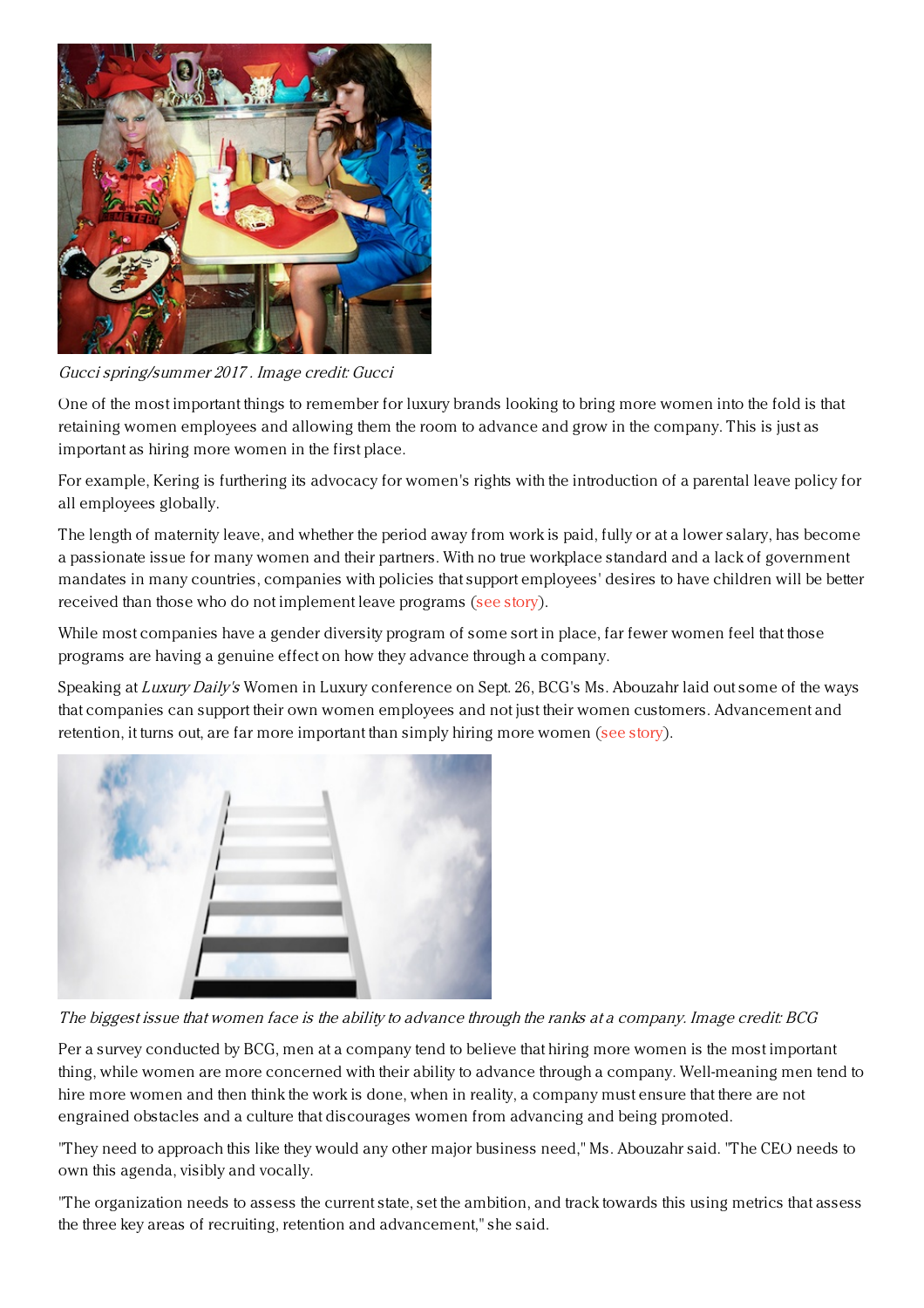# Global society

As the luxury business has expanded globally, both in terms of who is making and who is buying luxury, the traditional products and offerings created by luxury brands have had to change.

For one, a global audience including customers from non-Western countries, requires a more thoughtful presentation of products and designs that can cater to an array of cultures.

For example, Italian fashion house Prada is paying homage to Chinese architectural heritage with the restoration of a 20th century mansion.

Named Prada Rong Zhai, this new Shanghai center for the brand officially opened with a live-streamed fashion show Oct. 12. While Prada's activities may center on fashion, the label also pursues architectural preservation and innovation, with this project focused on the former (see [story](https://www.luxurydaily.com/prada-establishes-center-for-cultural-activities-in-shanghai/)).



Prada Rong Zhai. Image credit: Prada

There have also been efforts to strengthen the bonds between countries and the diverse cultures contained within.

For example, members of France's Comit Colbert are reaffirming French luxury's positioning in Japan through a dialogue with 50 up-and-coming Japanese artists.

Japan has proved a successful market for luxury brands of all sizes and craft category, resulting in well-developed retail networks in major cities such as Tokyo, Osaka, Kobe and Kyoto. On average, the Japanese market represents 10 percent of luxury export sales, and for some goods [categories](https://www.luxurydaily.com/comite-colbert-calls-on-shared-cultural-affinities-for-japanese-art-exhibit/) the figure jumps to more than 60 percent (see story).

But diversifying products is not solely for global audiences.

For a heavily diverse nation such as the United States, brands need to be aware of the specific needs of customers in their own markets as well.

Singer and frequent luxury brand collaborator Rihanna's Fenty Beauty line, a license of LVMH-owned Kendo, is a great example. Rihanna's mission for Fenty Beauty was to create beauty products for hard-to-match skin tones "so that women everywhere would be included," after she found it difficult to find products for her complexion.



Rihanna worked with LVMH-owned Kendo on Fenty Beauty. Image credit: Fenty Beauty

In a statement shared to the Fenty Beauty Instagram account, Rihanna explained her cosmetic concept, saying, "I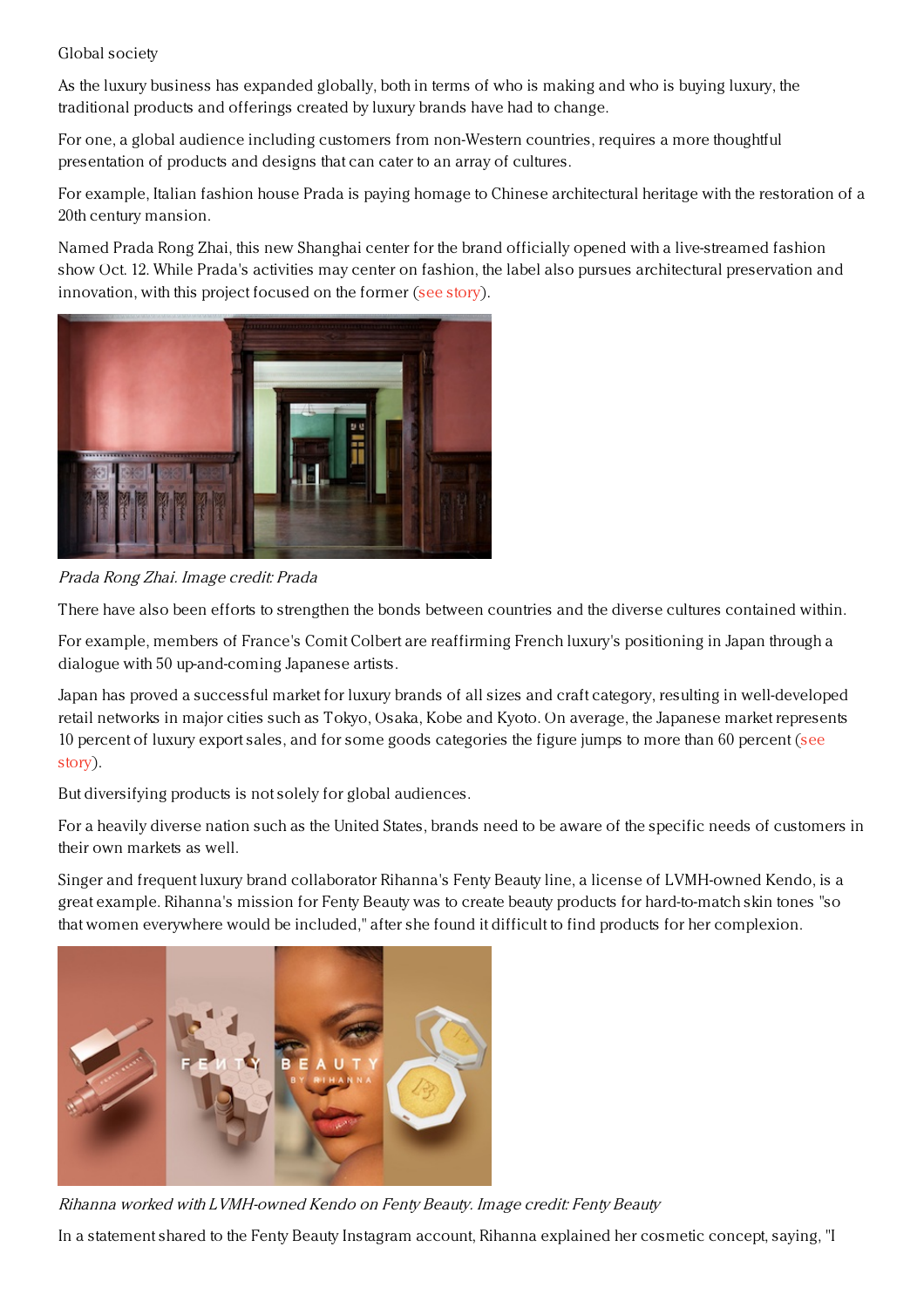wanted [Fenty Beauty] to be something that girls love, for it to be respected by professionals and I wanted something that felt like me - reflective of makeup I love and I generally want to wear" (see [story](https://www.luxurydaily.com/complexion-merchandising-calls-for-diversity-guided-selling/)).

"In addition to the fact that diverse companies perform better, some businesses have a stronger imperative than others to have a diverse workforce," said Omer Molad, cofounder/CEO of [Vervoe](https://www.vervoe.com/), New York. "One such imperative is having a diverse customer base.

"If you cannot empathise with your customers, and truly understand their mindset and preferences, you won't be able to design products they love," he said. "A luxury business caters to people who, despite their financial means, could be from any gender, ethnic or racial background, culture, age or geography."

Safer work environment

One of the more troubling conversations happening currently surrounds what has been called the #MeToo movement.

Sparked by the revelations about film producer Harvey Weinstein's alleged decades of abusing women he worked with, women from across industries are coming forward with their own stories of abuse and harassment from superiors and peers.

The luxury business is no different, and a number of allegations have surfaced in recent months.

Fairmont Hotels & Resorts' The Plaza is currently facing a lawsuit from current and former employees who say they were victims of sexual harassment and assault by fellow employees, including managers.

The plaintiffs, who seek monetary damages from Fairmont, its parent AccorHotels and the hotel's owner, the Sahara Group, claim that female employees have been subjected to "rape culture," as they have been the targets of unwanted groping, kissing and sexual remarks. The suit alleges that management knew about the harassment and neglected to take actions to protect its staff from the verbal and physical abuse (see [story](https://www.luxurydaily.com/employees-point-finger-at-the-plaza-for-sexual-harassment/)).

Similarly, Cond Nast International-owned publications such as editions of *Vogue* and GO preempted the inevitable by ending their relationship with controversial photographer Terry Richardson.



Titles at Cond Nast Worldwide News boutique in London. Image credit: Cond Nast

Per The Telegraph, Cond Nast chief operating officer James Woolhouse sent an internal email to its country presidents Oct. 23 explaining that photography taken by Mr. Richardson would no longer run in the media conglomerate's magazines. Mr. Richardson has long been accused of being predatory, with offenses ranging from pressuring models to pose nude to sexual assault and harassment. But the allegations have done little to hamper his career, until now (see [story](https://www.luxurydaily.com/conde-nast-nixes-relationship-with-terry-richardson/)).

Since then, a number of luxury-focused brands, including Cond Nast, have come out with statements about how they plan to combat sexual abuse and harassment in the workplace.

Conglomerate Kering's annual White Ribbon effort tackling violence against women is turning its attention to Generations Y and Z with an influencer-led initiative.

With one in three females the victim of violence, the group's #ICouldHaveBeen movement is asking both men and women to imagine themselves as "her," joining in solidarity with survivors. Now in its sixth year, Kering's White Ribbon aims to bring further attention to the larger movement of the same name aimed at reducing violence against women by promoting gender equality and rethinking masculinity (see [story](https://www.luxurydaily.com/kering-enlists-male-ambassadors-to-combat-violence-against-women/)).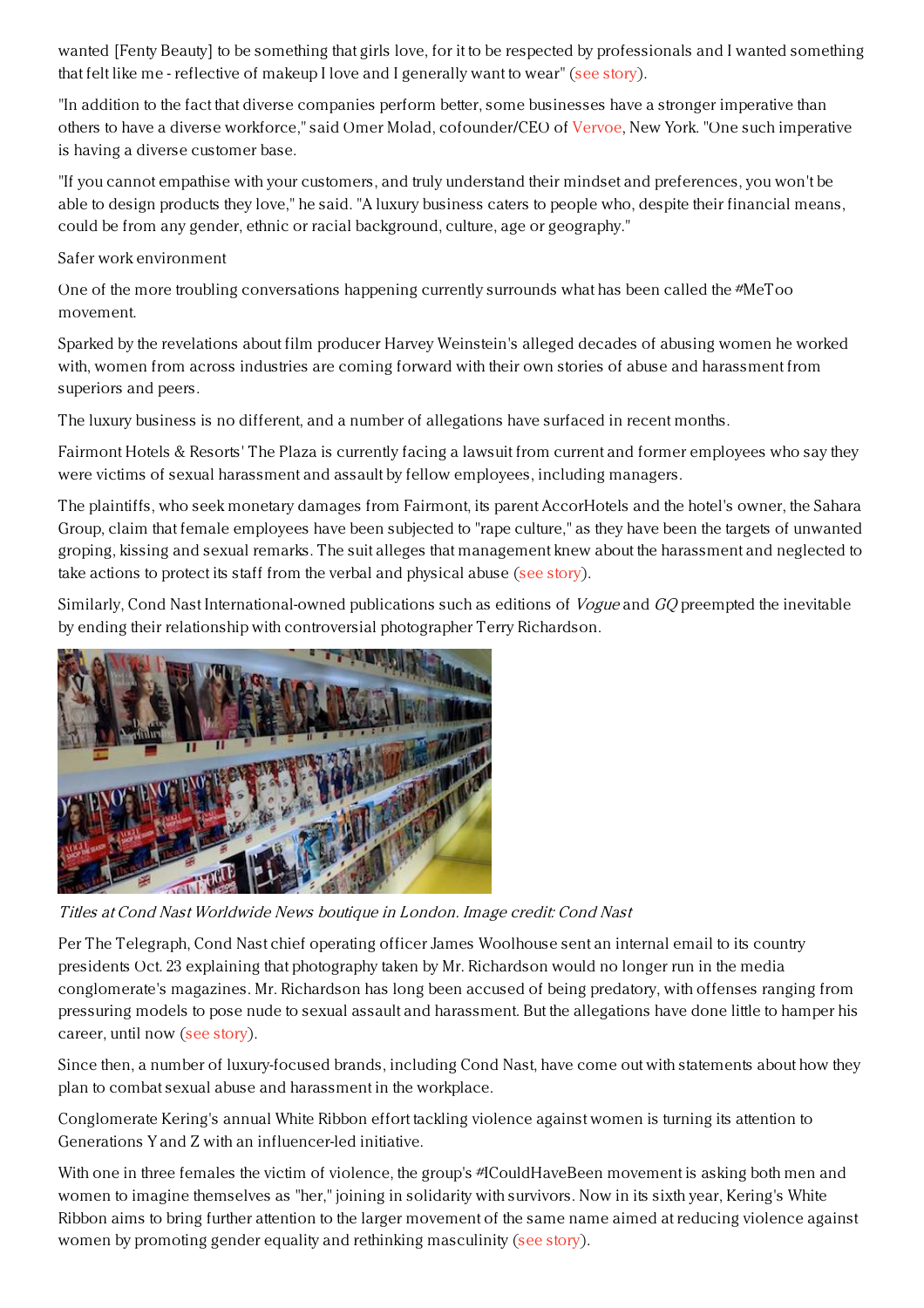This relates to diversity in one important way: a more diverse workplace is more likely to be sensitive to problems such as sexual harassment.

A company that only has men in positions of power, no matter how well-meaning they may be, is hindered by the fact that those men are less likely to notice or understand the specific problems that women face in the workplace.

The same goes for racial minorities, who are often subject to barriers and harassment based on skin color or nationality.



DKNY is one of the brands facing backlash over Harvey Weinstein allegations. Image credit: DKNY

For example, Italian fashion label Versace was sued by a former employee who claimed his store engaged in racial profiling.

The civil case, filed in the Superior Court of the State of California by Christopher Sampino, alleged that a manager asked the salesperson to use the alphanumeric code for black clothing to alert coworkers when a black customer entered the store. At the time, Versace denied each of Mr. Sampino's claims in a response, asking for the case to be dismissed (see [story](https://www.luxurydaily.com/versace-accused-of-racism-in-ex-employees-suit/)).

With a more diverse workforce, these problems are not guaranteed to be eliminated, but can certainly be alleviated by authority figures from a wide variety of backgrounds.

Working towards diversity

There are many ways to succeed at creating a diverse brand, just as there are many ways to fail.

For the luxury world, which is so focused on exclusivity and prestige, it is easy to shut out those that are different, whether by only hiring from a select group of people or insulating from a larger, more diverse global society.

For luxury brands to thrive, they need to embrace diversity and create working environments that empower employees from various backgrounds, cultures, genders and ethnicities.

For those that do, they will find that not only is working towards diversity an admirable goal on its own. It has immediate, tangible and positive effects on a brand's reputation and ability to succeed. Younger affluent generations Y and Z are taking note, as well.

"Brands can create a much more diverse work environment by searching for individuals who share an adoption for these growing lifestyle approaches and who most importantly have the skills to make a contribution in addressing this diversity from a product design and marketing approach," Fosina Marketing Group's Mr. Fosina said.

"A diverse work environment is only truly sincere and productive when the employee population coming from different ethnic and lifestyle segments are playing an integral role in supporting and driving the business," he said. "An environment where they are being heard for the contribution that they want to and can deliver to helping the company achieve its goal.

"It takes a strong HR department, and an intense focus on identifying the right talent across a background of employees and skillsets to achieve the ultimate goal, which is growth, expansion and even great affinity by consumers from all backgrounds and lifestyles.

"This is not a superficial and/or ornamental effort, as consumers and employees can see the difference clearly."

Best-practice tips for creating a diverse workforce: